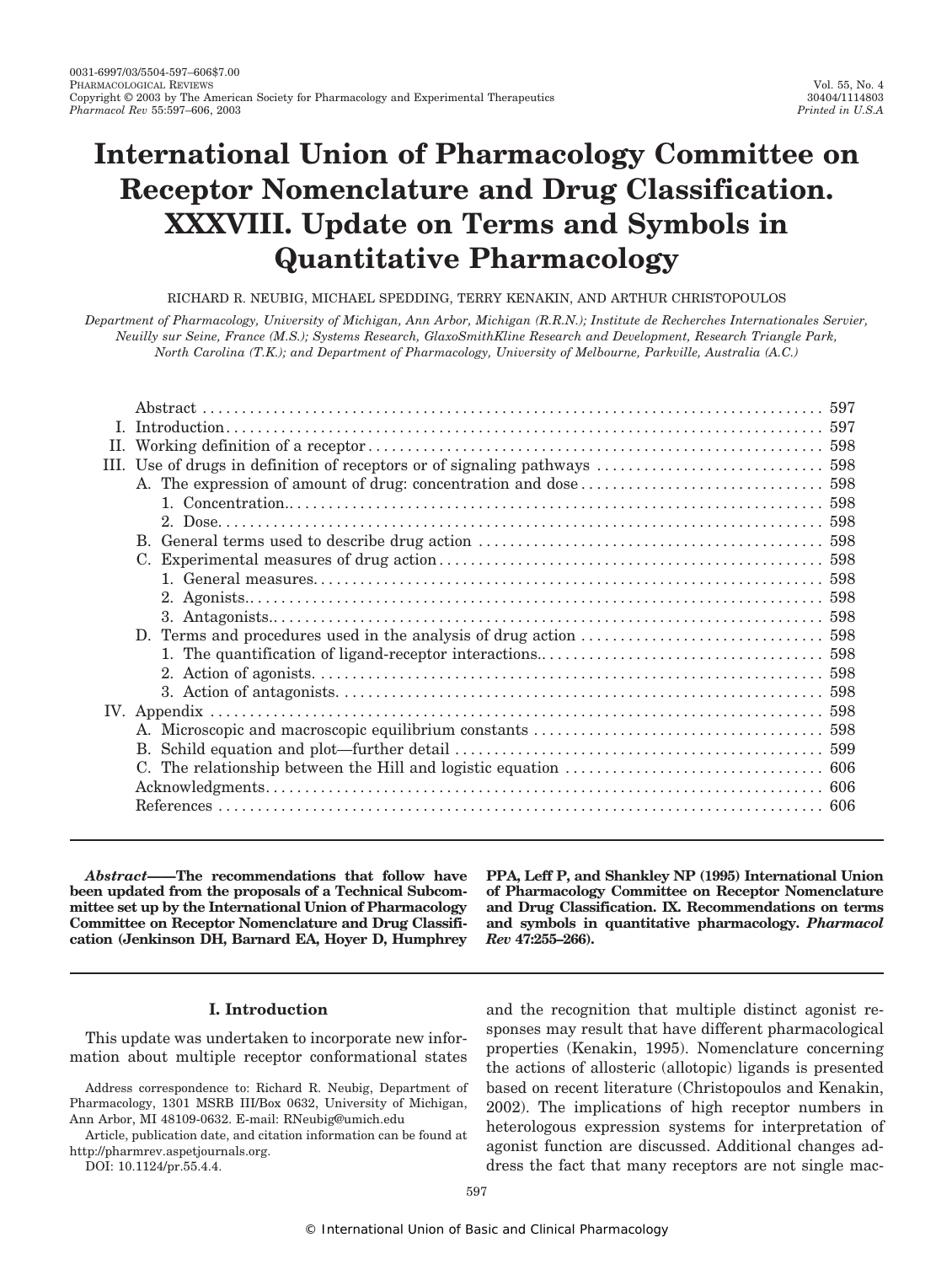romolecules but are made up of multiple subunits. Finally, there are new recommendations regarding nomenclature for equilibrium constants.

# **II. Working Definition of a Receptor**

A cellular macromolecule, or an assembly of macromolecules, that is concerned directly and specifically in chemical signaling between and within cells. Combination of a hormone, neurotransmitter, drug, or intracellular messenger with its receptor(s) initiates a change in cell function. Thus NC-IUPHAR does not classify simple binding sites, without function (although truncated proteins without signaling function may be designated as such, to avoid confusion). Furthermore, a receptor may consist of several proteins, called subunits. In some cases the large number of combinatorial possibilities for assembly of multiple subunits may require NC-IUPHAR to use an interim nomenclature based on the individual subunits (Spedding et al., 2002). Nevertheless, the ultimate goal is to define the multi-subunit assemblies that occur in vivo.

The regions of the receptor macromolecule to which ligands bind are referred to collectively as the *recognition site(s*) of the receptor. Those at which the endogenous agonist binds are termed *primary* or *orthosteric* sites whereas other ligands may act through *allosteric* sites (see Table 1).

## **III. Use of Drugs in Definition of Receptors or of Signaling Pathways**

When using drugs to define receptors or signaling pathways, it would be desirable to use a drug that acts only on the receptor or biological site of interest at all concentrations and doesn't interact with others at any achievable concentration. Unfortunately, there are very few or no drugs with this ideal property. Fortunately, there are numerous drugs with a detectable potency difference (in exceptional cases  $>10^3$ -fold but usually much less) between their primary target and other related receptors. Because these differences are not absolute, claims for the involvement of a particular receptor, or signaling protein, based on the use of such agents should be backed up by testing with multiple agents, and wherever possible, full concentration-response curves should be obtained for the definition of responses in in vitro experiments. Full dose-response curves should also be obtained in in vivo experiments, if ethical considerations allow.

# *A. The Expression of Amount of Drug: Concentration and Dose*

*1. Concentration.* It is recommended that the molar concentration of substance *X* be denoted by either [*X*] or *c*x, with the former preferred. Decimal multipliers should be indicated by the use of either Le Système International d'Unités (International System of Units)

prefixes (e.g.,  $\mu$ M, nM) or by powers of ten (e.g.,  $3 \times 10^{-8}$ M), with the former preferred.

*2. Dose.* In some circumstances (e.g., in therapeutics and clinical pharmacology, in in vivo experiments, and when tissues are perfused in vitro and exposed to a bolus application of drug), absolute drug concentrations are uncertain, and it becomes more appropriate to specify the quantity of drug administered. This may be done in terms of either mass or molar quantity. Units and routes of administration should be specified. In the case of in vivo experiments with animals, the quantity of drug is to be expressed per unit of animal mass (e.g., mol/kg, mg/ kg). In therapeutics, milligrams per kilogram will normally be appropriate. Negative indices should be used where confusion otherwise arises (e.g., mg min<sup>-1</sup> kg<sup>-1</sup>).

# *B. General Terms Used to Describe Drug Action* Table 1.

*C. Experimental Measures of Drug Action*

- *1. General Measures.* Table 2.
- *2. Agonists.* Table 3.
- *3. Antagonists.* Table 4.

*D. Terms and Procedures Used in the Analysis of Drug Action*

*1. The Quantification of Ligand-Receptor Interactions.* Table 5.

- *2. Action of Agonists.* Table 6.
- *3. Action of Antagonists.* Table 7.

#### **IV. Appendix**

#### *A. Microscopic and Macroscopic Equilibrium Constants*

*Microscopic* and *macroscopic* equilibrium constants should be distinguished when describing complex equilibria, which occur with all agonists. The latter refers to a single constant describing the overall equilibrium (i.e., the value that would be obtained in a ligand binding experiment), whereas the former refers to each individual constant that describes each reaction step within the equilibrium. For the scheme

*L* - *<sup>R</sup>*|L; *K*1 *LR*|L; *K*2 LR\*

the *macroscopic equilibrium dissociation constant* (denoted here as  $K_{\text{app}}$  for " $K_{\text{apparent}}$ ") is given by

$$
K_{\rm app} {=} \frac{K_1 K_2}{1+K_2}
$$

Here  $K_1$  and  $K_2$  are the *microscopic equilibrium constants* for the first and second reactions, respectively. Note that in this scheme, saturation radioligand binding assays and Furchgott's (1966) irreversible antagonist method for determining the equilibrium dissociation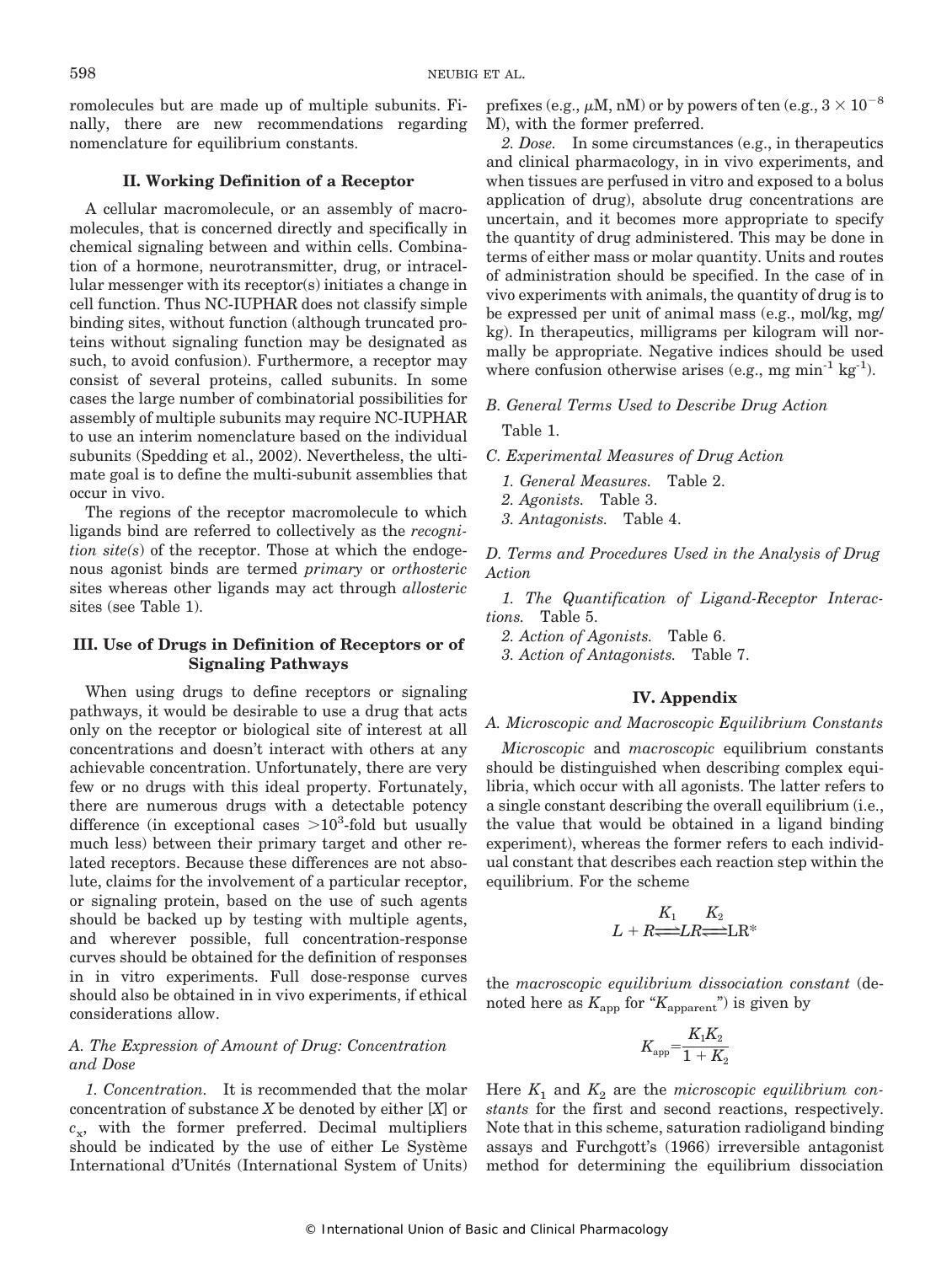#### NC-IUPHAR: TERMS AND SYMBOLS IN QUANTITATIVE PHARMACOLOGY 599

# TABLE 1

*General terms used to describe drug action*

| Term                                     | Suggested Usage                                                                                                                                                                                                               | <b>Notes</b>                                                                                                                                                                                                                                                                                                                                                                                                                                                                                                                                                                                                                                                                                                                                                                                                                                                                                                                                            |
|------------------------------------------|-------------------------------------------------------------------------------------------------------------------------------------------------------------------------------------------------------------------------------|---------------------------------------------------------------------------------------------------------------------------------------------------------------------------------------------------------------------------------------------------------------------------------------------------------------------------------------------------------------------------------------------------------------------------------------------------------------------------------------------------------------------------------------------------------------------------------------------------------------------------------------------------------------------------------------------------------------------------------------------------------------------------------------------------------------------------------------------------------------------------------------------------------------------------------------------------------|
| Agonist                                  | A ligand that binds to a receptor and alters the<br>receptor state resulting in a biological response.<br>Conventional agonists increase receptor activity,                                                                   | "Receptor activity" may be determined by: the proportion of receptor in an<br>active conformation (e.g., $R^*$ vs. R), post-translational modifications (e.g.,<br>phosphorylation), or some other mechanism such as subcellular targeting.                                                                                                                                                                                                                                                                                                                                                                                                                                                                                                                                                                                                                                                                                                              |
|                                          | whereas <i>inverse agonists</i> (see Table 6) reduce it.                                                                                                                                                                      | Agonists may act by combining either with the same site(s) as the<br>endogenous agonist ( <i>primary</i> or <i>orthosteric site</i> ) or, less commonly, with a<br>different region of the receptor macromolecule (allosteric or allotopic site).<br>Agonists in the second category are sometimes referred to as <i>allosteric</i><br>(allotopic) activators or allosteric (allotopic) agonists.                                                                                                                                                                                                                                                                                                                                                                                                                                                                                                                                                       |
|                                          |                                                                                                                                                                                                                               | Some agonists (e.g., glutamate) may only be effective in the presence of another<br>ligand (e.g., glycine in the case of glutamate) that binds to a different site on<br>the receptor macromolecule. Under these circumstances, glutamate is<br>referred to as the <i>primary agonist</i> and glycine as a <i>co-agonist</i> .                                                                                                                                                                                                                                                                                                                                                                                                                                                                                                                                                                                                                          |
| Antagonist                               | A drug that reduces the action of another drug,<br>generally an agonist. Many antagonists act at<br>the same receptor macromolecule as the agonist.<br>(see Table 7 for more details).                                        | <i>Functional antagonism</i> may include mechanisms such as: <i>indirect</i><br>antagonism, which is competition by the inhibitor for the binding site of<br>an intermediate macromolecule that links the binding of the administered<br>agonist to the effect observed (e.g., adrenoceptor antagonist blockade of                                                                                                                                                                                                                                                                                                                                                                                                                                                                                                                                                                                                                                      |
|                                          | Antagonism may also result from combination with<br>the substance being antagonized (chemical<br>antagonism). Functional antagonism occurs at<br>cellular sites distinct from the receptor<br>mediating the agonist response. | the actions of tyramine or protein kinase A inhibitors blocking $\beta$<br>adrenoceptor agonist effects) or <i>physiological antagonism</i> in which the<br>action of one agonist exerts an opposite effect to that of the original<br>agonist—usually through a different receptor (e.g., muscarinic agonist<br>inhibition of $\beta$ adrenoeptor-stimulated adenylyl cyclase activity in the<br>heart).                                                                                                                                                                                                                                                                                                                                                                                                                                                                                                                                               |
| Allosteric<br>(allotopic)<br>modulator   | A ligand that increases or decreases the action of<br>an (primary or orthosteric) agonist or antagonist<br>by combining with a distinct (allosteric or<br>allotopic) site on the receptor macromolecule.                      | <i>Allosteric (allotopic) enhancers</i> are modulators that enhance orthosteric<br>ligand affinity and/or agonist efficacy while having no effect on their own.<br>Allosteric (allotopic) antagonists are modulators that reduce orthosteric<br>ligand affinity and/or agonist efficacy. Allosteric (allotopic) agonists or<br><i>activators</i> are ligands that are able to mediate receptor activation in their<br>own right by binding to a recognition domain on the receptor<br>macromolecule that is distinct from the primary (orthosteric) site. Neutral<br>allosteric (allotopic) ligands bind to an allosteric site without affecting the<br>binding or function of orthosteric ligands but can still block the action of<br>other allosteric modulators that act via the same allosteric site.                                                                                                                                              |
| Syntopic<br>interaction                  | An interaction between ligands that bind to the<br>same recognition site, or to recognition sites that<br>overlap, on the receptor macromolecule.                                                                             | This term is most commonly associated with the description of competitive<br>interactions between ligands that bind to the primary (orthosteric) site on<br>a receptor, but need not be restricted to this specific situation. A syntopic<br>interaction can also occur between different ligands that share a similar<br>recognition domain (e.g., a common allosteric site) anywhere on the<br>receptor macromolecule.                                                                                                                                                                                                                                                                                                                                                                                                                                                                                                                                |
| Allosteric<br>(allotopic)<br>interaction | An interaction between ligands that bind to<br>distinct, non-overlapping, recognition sites on the<br>receptor macromolecule.                                                                                                 | The terms <i>syntopic</i> and <i>allotopic</i> are recommended to distinguish between<br>interactions that occur at a <i>common (same)</i> site versus interactions that<br>occur between <i>different sites</i> , respectively. Accordingly, the term <i>allotopic</i><br>can be used interchangeably with the term <i>allosteric</i> when describing<br>cross-interactions between different sites on a receptor macromolecule.<br>The term <i>syntopic</i> should be confined to defining interactions at a<br>common site and should not be used interchangeably with the term<br><i>orthosteric</i> ; the latter term specifically refers to the primary (endogenous<br>agonist-binding) recognition <i>site</i> on the receptor.                                                                                                                                                                                                                  |
| Allosteric<br>transition                 | The isomerization of a receptor macromolecule<br>between multiple conformational states.                                                                                                                                      | Different authors have used the term, <i>allosteric</i> , in different ways (see<br>Colquhoun, 1998; Christopoulos and Kenakin, 2002). One common use of<br>the term is to describe any mechanism that involves the isomerization of<br>a receptor between two or more conformational states that can each<br>display a different affinity for a given ligand. A second common use of the<br>term is to explicitly describe an interaction between two topographically<br>distinct recognition sites on a receptor macromolecule in a given<br>conformational state. In order to accommodate both uses, it is<br>recommended that the term <i>allosteric transition</i> be used when describing<br>receptor isomerization mechanisms, and the term <i>allosteric</i> (or <i>allotopic</i> )<br><i>interaction</i> , be used when explicitly describing a cross-interaction between<br>multiple ligands concomitantly bound to a receptor macromolecule. |

constant for an agonist would each provide an estimate of  $K_{\text{app}}$  rather than  $K_1$ .

This distinction is also important when considering those receptors (e.g., ligand-gated ion channels) that have more than one binding site for the agonist.

## *B. Schild Equation and Plot—Further Detail*

The Schild equation is based on the assumptions that (*a*) agonist and antagonist combine with the receptor macromolecule in a freely reversible but mutually exclusive manner, (*b*) equilibrium has been reached and that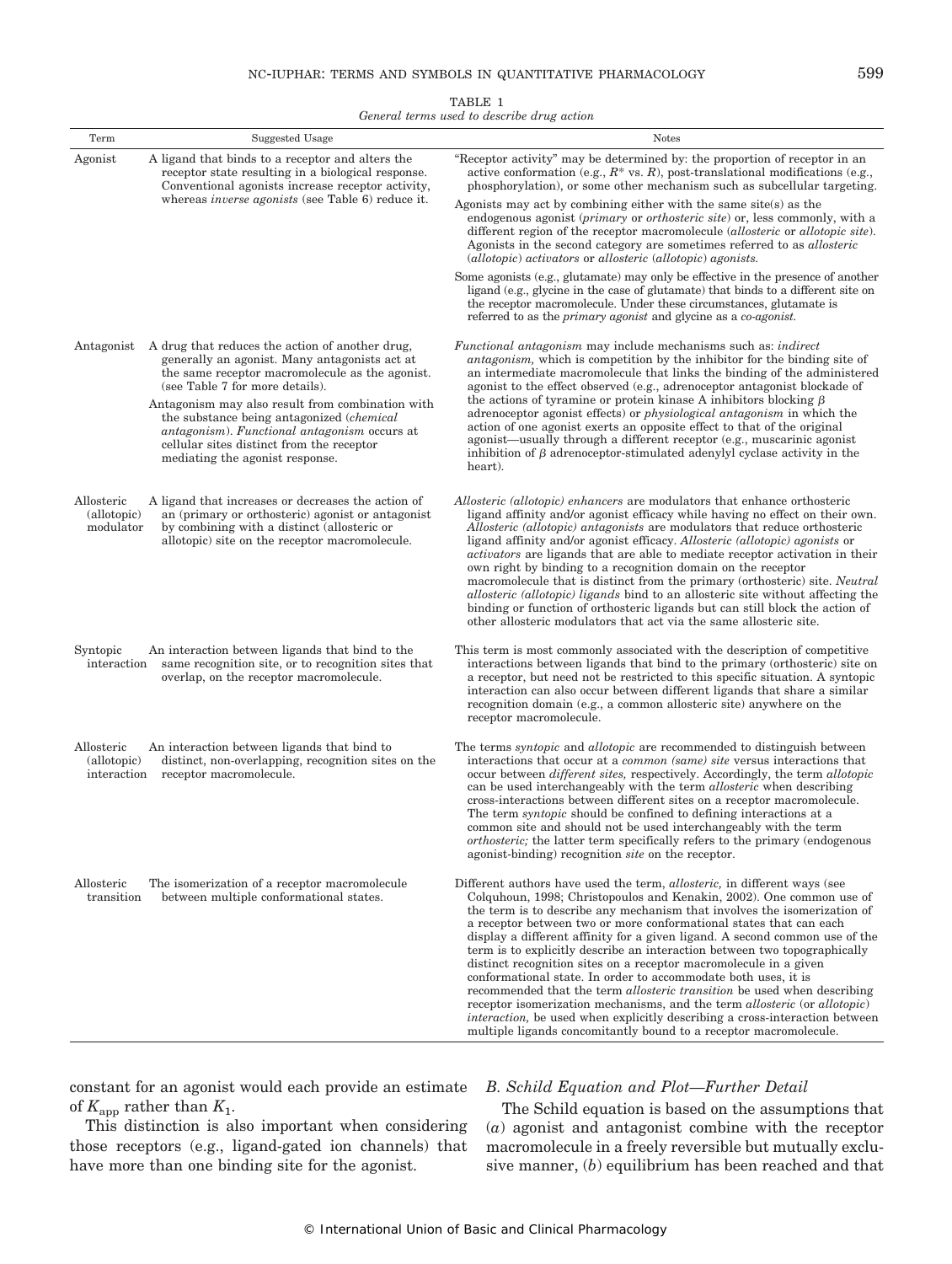# 600 NEUBIG ET AL.

#### TABLE 2

*Experimental measures of drug action: general*

| Term                                                                   | Suggested Usage                                                                                                                                                                                                                                                                                                                                                                                                                                                                                                                                                                   | <b>Notes</b>                                                                                                                                                                                                                                                                                                                                                                                                                                                                                                                                                                                                                                                                                                 |
|------------------------------------------------------------------------|-----------------------------------------------------------------------------------------------------------------------------------------------------------------------------------------------------------------------------------------------------------------------------------------------------------------------------------------------------------------------------------------------------------------------------------------------------------------------------------------------------------------------------------------------------------------------------------|--------------------------------------------------------------------------------------------------------------------------------------------------------------------------------------------------------------------------------------------------------------------------------------------------------------------------------------------------------------------------------------------------------------------------------------------------------------------------------------------------------------------------------------------------------------------------------------------------------------------------------------------------------------------------------------------------------------|
| The relationship between<br>concentration and effect:<br>Hill equation | In the following, drug action is expressed in terms of the<br>effect, $E$ , produced when an agonist, $A$ , is applied at a<br>concentration [A]. The relationship between $E$ and [A]<br>can often be described empirically by the Hill equation,<br>which has the form:<br>$[A]^{n_H}$<br>$\frac{E}{E_{\max}} = \frac{ A ^{\max}}{[A]^{{n_{\rm H}}} + [A]^{{n_{\rm H}}}_{50}}$<br>where $E_{\text{max}}$ is the maximal action of A, $n_{\text{H}}$ is the Hill<br>coefficient and $[A]_{50}$ is the concentration that produces<br>an effect that is 50% of $E_{\text{max}}$ . | $[A]_{50}$ in the Hill equation is sometimes denoted by K, and $E_{\text{max}}$ by $\alpha$ . The<br>choice between $[A]_{50}$ and K will depend on the directness of the<br>measurement. The former is appropriate if an indirect action, such as<br>the contraction of an intact smooth muscle preparation, is observed.<br>However, in a ligand binding experiment, $K$ would be preferable,<br>although whether the value of $K$ corresponds to a single, microscopic,<br>equilibrium dissociation constant (even if $nH$ is unity) will depend on the<br>circumstances (see Section IV, A.). The Hill equation and the logistic<br>equation are closely related but not identical (see Section IV. C.). |
| Potency                                                                | An expression of the activity of a drug, in terms of the<br>concentration or amount needed to produce a defined<br>effect; an imprecise term that should always be further<br>defined (see $EC_{50}$ , $IC_{50}$ , etc.).                                                                                                                                                                                                                                                                                                                                                         | Drug potency depends on both receptor (affinity, efficacy) and tissue<br>(receptor numbers, drug accessibility) parameters. The term is<br>sometimes, incorrectly, used to refer to the maximum effect attainable.                                                                                                                                                                                                                                                                                                                                                                                                                                                                                           |

| TABLE 3                                        |  |  |  |  |
|------------------------------------------------|--|--|--|--|
| Experimental measures of drug action: agonists |  |  |  |  |

| Term                           | <b>Suggested Usage</b>                                                                                                                                                                                                                                                                                            | <b>Notes</b>                                                                                                                                                                                                                                                                                                                                                                                                                                                                                                                                                                                                                                                      |
|--------------------------------|-------------------------------------------------------------------------------------------------------------------------------------------------------------------------------------------------------------------------------------------------------------------------------------------------------------------|-------------------------------------------------------------------------------------------------------------------------------------------------------------------------------------------------------------------------------------------------------------------------------------------------------------------------------------------------------------------------------------------------------------------------------------------------------------------------------------------------------------------------------------------------------------------------------------------------------------------------------------------------------------------|
| $EC_{50}$ or [A] <sub>50</sub> | The molar concentration of an agonist that produces 50% of the<br>maximal possible effect of that agonist. Other percentage values<br>$(EC_{20}, EC_{40}, etc.)$ can be specified. The action of the agonist may be<br>stimulatory or inhibitory.                                                                 | The mass concentration $(g/1)$ should be used if the molecular weight of the test<br>substance is unknown.                                                                                                                                                                                                                                                                                                                                                                                                                                                                                                                                                        |
|                                |                                                                                                                                                                                                                                                                                                                   | It may sometimes be preferable to express the activity of a drug in terms of<br>the concentration that causes a specified change in a baseline measurement<br>(e.g., a 20 mm Hg change in perfusion pressure; a 30% increase in a muscle<br>twitch). If the $EC_x$ (or $[A]_x$ ) terminology is to be used in this context, the<br>appropriate units must be included (e.g., $EC_{20mm}$ or $[A]_{30\%}$ ) to avoid<br>confusion with $EC_{20}$ or $[A]_{30}$ as here defined.                                                                                                                                                                                    |
|                                |                                                                                                                                                                                                                                                                                                                   | Because the relation between receptor occupancy and response is usually<br>nonlinear, the $EC_{50}$ generally does not directly measure the equilibrium<br>dissociation constant of the agonist and therefore is only a descriptive term.                                                                                                                                                                                                                                                                                                                                                                                                                         |
|                                |                                                                                                                                                                                                                                                                                                                   | The term $ED_{50}$ is sometimes used interchangeably with $EC_{50}$ , but the former<br>term is best reserved for in vivo use where actual doses, as opposed to<br>concentrations, are used.                                                                                                                                                                                                                                                                                                                                                                                                                                                                      |
| $ED_{50}$                      | Either the dose of a drug that produces, on average, a specified all-or-<br>none response in 50% of a test population or, if the response is<br>graded, the dose that produces 50% of the maximal response to<br>that drug.                                                                                       | Units (e.g., mg/kg, mmol/kg or mg/l, mmol/l when a tissue is perfused) to be<br>given.                                                                                                                                                                                                                                                                                                                                                                                                                                                                                                                                                                            |
|                                |                                                                                                                                                                                                                                                                                                                   | Applicable to in vivo measurements and to those in vitro experiments (e.g.,<br>with a perfused tissue) in which absolute concentration is uncertain.<br>Otherwise use $EC_{50}$ .                                                                                                                                                                                                                                                                                                                                                                                                                                                                                 |
|                                |                                                                                                                                                                                                                                                                                                                   | In some circumstances, the maximum response will be unknown. This will<br>often be so in clinical pharmacology, for considerations of safety. The<br>effectiveness of a drug may then be best expressed in terms of the dose that<br>causes, for example, a certain change in blood pressure or heart rate. If the<br>ED terminology is to be used for such measurements, the appropriate units<br>must be included (e.g., $ED_{20mm}$ ) to avoid confusion with the usage<br>recommended in the left column.                                                                                                                                                     |
| $pEC_{50}$ or<br>$p[A]_{50}$   | The negative logarithm to base 10 of the $EC_{50}$ of an agonist.                                                                                                                                                                                                                                                 | The term $pD_2$ has also been used, particularly in the earlier literature.                                                                                                                                                                                                                                                                                                                                                                                                                                                                                                                                                                                       |
| Maximal<br>agonist<br>effect   | The maximal effect that an agonist, whether conventional or inverse,<br>can elicit in a given tissue under particular experimental<br>conditions. It is best expressed as a fraction of the effect produced<br>by a full agonist of the same type acting through the same<br>receptors under the same conditions. | Also referred to historically as <i>intrinsic activity</i> and designated as $\alpha$ . The<br>generic term <i>maximal agonist effect</i> is preferred because maximal effects are<br>highly dependent on the experimental conditions such as tissue used, level<br>of receptor expression, the type of measurement used (e.g., IP <sub>3</sub> vs. $Ca^{2+}$ , vs.<br>contraction or secretion), and changes in signal transduction efficiency.<br>Thus intrinsic activity should not be used as a primary pharmacologic<br>characteristic of an agonist as it is not a constant. A simple description of<br>"maximal effect in (specified) assay" is preferred. |
| <b>EMR</b>                     | Equi-effective molar concentration ratio; the ratio of the molar<br>concentrations of test and reference substances that produce the<br>same biological effect (whether activation or inhibition).                                                                                                                | Should be specified only if the log concentration-effect curves for the<br>substances being compared are parallel.                                                                                                                                                                                                                                                                                                                                                                                                                                                                                                                                                |
| <b>EDR</b>                     | Equi-effective dose ratio, as above, but used when doses rather than<br>concentrations are compared, as in in vivo work.                                                                                                                                                                                          |                                                                                                                                                                                                                                                                                                                                                                                                                                                                                                                                                                                                                                                                   |

EMR, equi-effective molar concentration ratio; EDR, equi-effective dose ratio.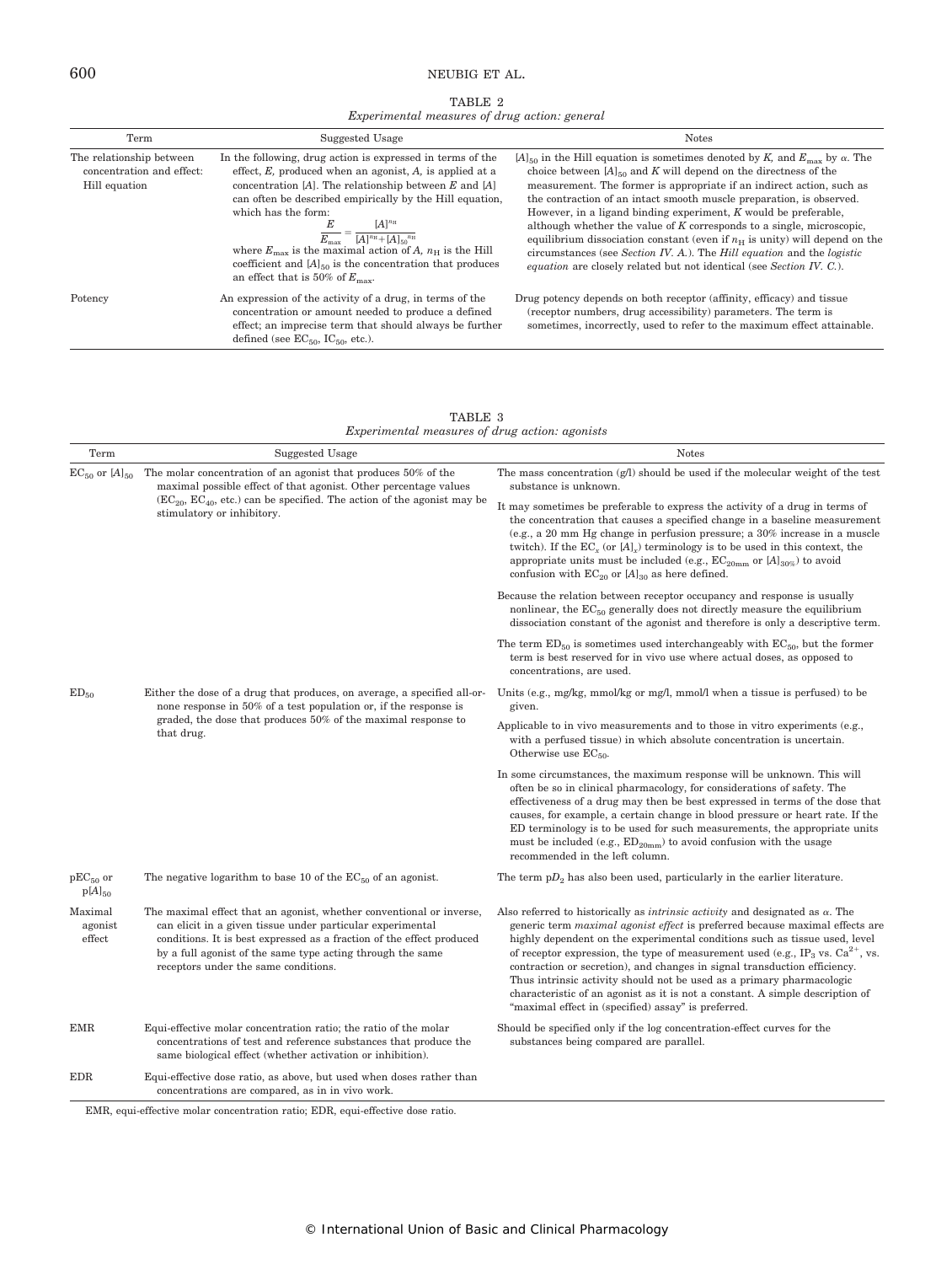|--|--|

*Experimental measures of drug action: antagonists*

| Term                   | Suggested Usage                                                                                                                                                                                                                                                                                                                                                                                                                                                                                                                                                                                                                                          | <b>Notes</b>                                                                                                                                                                                                                                                                                                                                                                                                                                                                                                                                                                                                                                                                                                                                                                                                                                                                                                                                                                                                                                                  |
|------------------------|----------------------------------------------------------------------------------------------------------------------------------------------------------------------------------------------------------------------------------------------------------------------------------------------------------------------------------------------------------------------------------------------------------------------------------------------------------------------------------------------------------------------------------------------------------------------------------------------------------------------------------------------------------|---------------------------------------------------------------------------------------------------------------------------------------------------------------------------------------------------------------------------------------------------------------------------------------------------------------------------------------------------------------------------------------------------------------------------------------------------------------------------------------------------------------------------------------------------------------------------------------------------------------------------------------------------------------------------------------------------------------------------------------------------------------------------------------------------------------------------------------------------------------------------------------------------------------------------------------------------------------------------------------------------------------------------------------------------------------|
| Concentration ratio, r | The ratio of the concentration of an agonist that produces a<br>specified response (often but not necessarily 50% of the<br>maximal response to that agonist in an assay) in the presence<br>of an antagonist, to the agonist concentration that produces<br>the same response in the absence of antagonist.                                                                                                                                                                                                                                                                                                                                             | The traditional term <i>dose ratio</i> is considered less appropriate.                                                                                                                                                                                                                                                                                                                                                                                                                                                                                                                                                                                                                                                                                                                                                                                                                                                                                                                                                                                        |
| $IC_{50}$              | This term is used in a number of ways: $(i)$ the molar<br>concentration of an antagonist that reduces the response to<br>an agonist by 50%; the concentration of agonist should be<br>given; $(ii)$ the molar concentration of an unlabeled agonist or<br>antagonist that inhibits the binding of a radioligand by 50%;<br>the concentration of radioligand should be given; <i>(iii)</i> the<br>molar concentration of an inhibitory agonist that reduces a<br>response by 50% of the maximal inhibition that can be<br>attained; this latter usage is not recommended—instead the<br>term, $EC_{50}$ , should be used since this is an agonist effect. | In functional studies, the antagonist $IC_{50}$ is most useful if the<br>concentration of the stimulatory agonist is submaximal. Higher<br>concentrations of the agonist will increase the $IC_{50}$ of the competitive<br>antagonist well above its equilibrium dissociation constant. Even with<br>low agonist concentrations, the $IC_{50}$ from functional studies, like an<br>agonist $EC_{50}$ or maximal response, is dependent on the conditions of<br>the experiment (tissue, receptor expression, type of measurement,<br>etc.). Thus, $IC_{50}$ should only be used for comparison of drugs under the<br>specific conditions of the experiment and may have limited relevance<br>to absolute affinity. However, when determined in radioligand binding<br>studies (point $ii$ ) under equilibrium conditions for competitive ligands,<br>the $IC_{50}$ may be converted to a true dissociation constant using the<br>Cheng and Prusoff equation (Cheng and Prusoff, 1973), which takes<br>into consideration the concentration of the radioligand. |
| $pA_2$                 | The negative logarithm to base 10 of the molar concentration of<br>an antagonist that makes it necessary to double the<br>concentration of the agonist needed to elicit the original<br>submaximal response obtained in the absence of antagonist<br>(Schild, 1947, 1949).                                                                                                                                                                                                                                                                                                                                                                               | An empirical measure of the activity (in concentration terms) of an<br>antagonist that is not dependent on how the antagonist acts. The $pA_2$<br>is determined by measuring the value of the concentration ratio $r$ at<br>several antagonist concentrations, allowing an estimate of the<br>antagonist concentration at which $r$ would be 2. This is commonly done<br>by graphical extrapolation or interpolation (Arunlakshana and Schild,<br>1959). If certain experimental conditions are fulfilled, the value of $pA_2$<br>can provide an estimate of the equilibrium dissociation constant for<br>the combination of a competitive antagonist with its binding site (see<br>Section IV. B. for further details).                                                                                                                                                                                                                                                                                                                                      |

the law of mass action can be applied, (*c*) a particular level of response is associated with a unique degree of occupancy or activation of the receptors by the agonist, (*d*) the response observed is mediated by a uniform population of receptors, and (*e*) the antagonist has no other relevant actions, e.g., on the relationship between receptor and response. Under these circumstances, the slope of the Schild plot should be 1 and the resulting estimate of the  $pA_2$  should be equal to the  $pK$  (negative logarithm of the antagonist equilibrium dissociation constant).

For an antagonist to be classified as *reversible and competitive* on the basis of experiments in which a biological response is measured, the following criteria must hold:

- 1. In the presence of the antagonist, the log agonist concentration-effect curve should be shifted to the right in a parallel fashion.
- 2. The relationship between the extent of the shift (as measured by the *concentration ratio*) and the concentration of the antagonist should follow the Schild equation over as wide a range of antagonist concentrations as practicable. Usually, the data are presented in the form of the Schild plot, and adherence to the Schild equation is judged by the finding of a linear plot with unit slope (see *Note 2* below). Nonlinearity and slopes other than unity can result from many causes. For example, a slope greater than 1 may reflect in-

complete equilibration with the antagonist or depletion of a potent antagonist from the medium, as a consequence either of binding to receptors or to other structures. A slope that is significantly less than 1 may indicate removal of agonist by a saturable uptake process, or it may arise because the agonist is acting at more than one receptor (the Schild plot may then be nonlinear). See Kenakin (1997) for a detailed account.

Note 1: The finding that the Schild equation is obeyed over a wide range of concentrations does not prove that the agonist and antagonist act at the same site. All that may be concluded is that the results are in keeping with the hypothesis of mutually exclusive binding, which may of course result from competition for the same site but can also arise in other ways (see Allosteric Modulators in Table 1 and Competitive Antagonism in Table 7).

Note 2: Traditional Schild analysis is based on the use of linear regression. Nowadays, with the almost ubiquitous availability of computers in most research environments, a more accurate approach to performing Schild analysis is to use computerized nonlinear regression to directly fit agonist/antagonist concentration-response data to the Gaddum/Schild equations. The advantages of this approach over traditional Schild analysis are described elsewhere (Waud, 1975; Black et al., 1985; Lew and Angus, 1995). One simple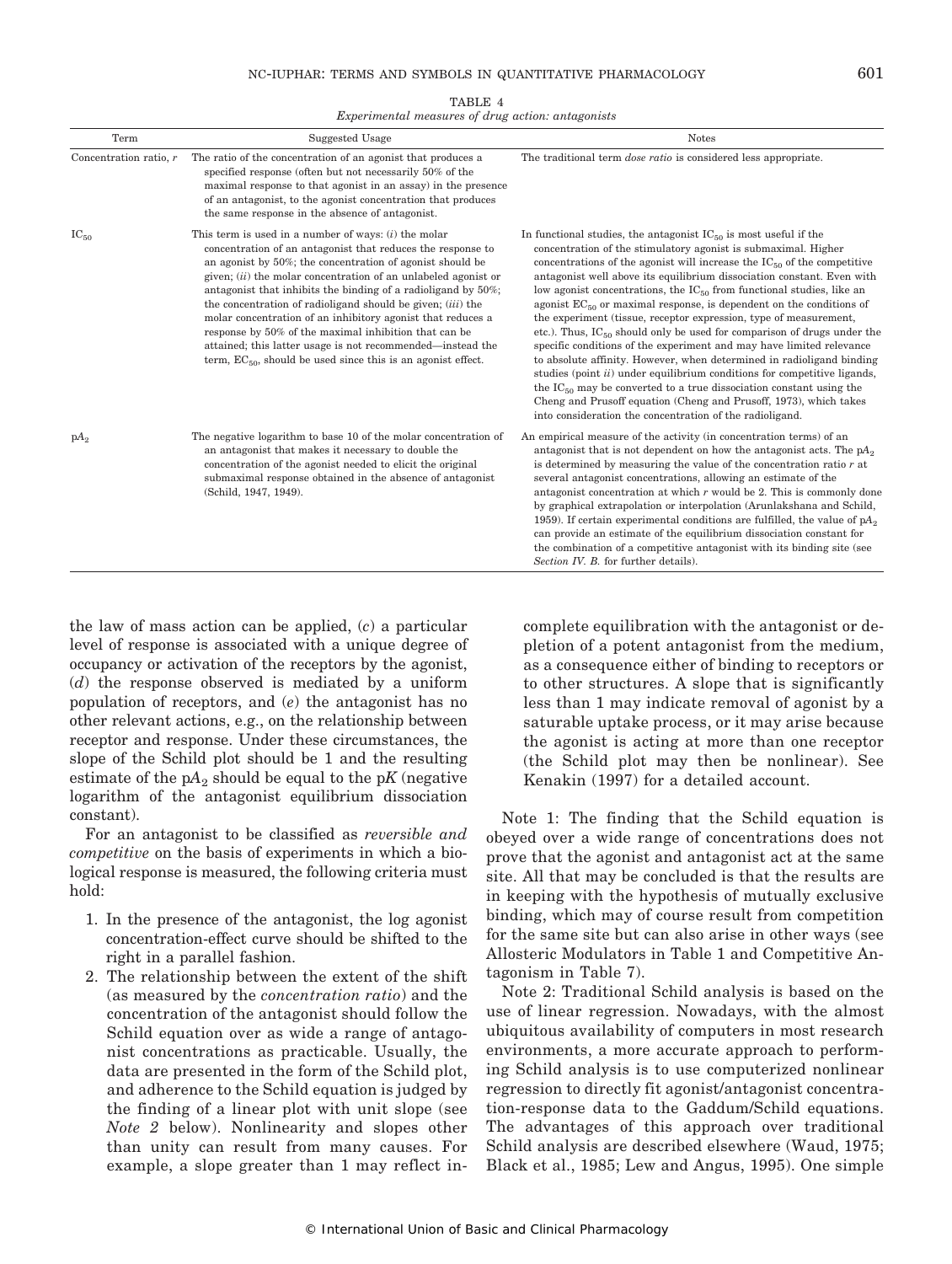#### 602 NEUBIG ET AL.

#### TABLE 5

*Terms and procedures used in the analysis of drug action: the quantification of ligand-receptor interactions*

| Term                                              | <b>Suggested Usage</b>                                                                                                                                                                                                                                                                                                                                                                                                                                                                                                                                                                                                                                                                                                                                                                                                                                                                                                   | <b>Notes</b>                                                                                                                                                                                                                                                                                                                                                                                                                                                                                                                                                                                                                           |
|---------------------------------------------------|--------------------------------------------------------------------------------------------------------------------------------------------------------------------------------------------------------------------------------------------------------------------------------------------------------------------------------------------------------------------------------------------------------------------------------------------------------------------------------------------------------------------------------------------------------------------------------------------------------------------------------------------------------------------------------------------------------------------------------------------------------------------------------------------------------------------------------------------------------------------------------------------------------------------------|----------------------------------------------------------------------------------------------------------------------------------------------------------------------------------------------------------------------------------------------------------------------------------------------------------------------------------------------------------------------------------------------------------------------------------------------------------------------------------------------------------------------------------------------------------------------------------------------------------------------------------------|
| "Concentration" of<br>receptors                   | [R] for notional concentration of ligand-free receptors; $[R]_T$ or<br>$[R]_{\text{tot}}$ for total receptors.                                                                                                                                                                                                                                                                                                                                                                                                                                                                                                                                                                                                                                                                                                                                                                                                           |                                                                                                                                                                                                                                                                                                                                                                                                                                                                                                                                                                                                                                        |
| Number of receptors,<br>$\boldsymbol{N}$          | The total number of receptors, expressed in terms of unit area of<br>membrane, or per cell, or per unit mass of protein.                                                                                                                                                                                                                                                                                                                                                                                                                                                                                                                                                                                                                                                                                                                                                                                                 | Proportional to the quantity $B_{\text{max}}$ (the maximal specific binding of a<br>ligand, often expressed in units of mol ligand/mg protein, or<br>ligands bound/cell) measured in radioligand binding studies, in the<br>absence of complications. The relationship between $B_{\text{max}}$ and N is<br>influenced by the number of ligand binding sites possessed by each<br>receptor. For ligand-gated ion channels, this is generally greater<br>than one.                                                                                                                                                                      |
|                                                   |                                                                                                                                                                                                                                                                                                                                                                                                                                                                                                                                                                                                                                                                                                                                                                                                                                                                                                                          | Also referred to as receptor density.                                                                                                                                                                                                                                                                                                                                                                                                                                                                                                                                                                                                  |
| Proportion of<br>receptors in<br>specified states | $p_{\rm B}$ for proportion (fraction) of receptors or binding sites free of<br>ligand. $p_{LR}$ for the proportion of receptors or binding sites<br>occupied by the ligand $L$ . If a distinction is made between<br>inactive and active states of the receptor, then $p_{LR}$ refers to<br>the inactive state. $p_{LR}$ <sup>*</sup> for the proportion of receptors in<br>which $L$ occupies its binding site(s) and which are in an active<br>state. $p_{LR'}$ for the proportion of receptors in which L occupies<br>its binding site(s) and which are in a distinct $(R')$ state that<br>differs from both the inactive and the fully active states. This<br>may exhibit some classical signaling activity or it may differ<br>from R or $R^*$ in another property such as activation of<br>different effectors, rates of internalization, or cellular<br>trafficking (Berg et al, 1998; Kenakin and Onaran, 2002). |                                                                                                                                                                                                                                                                                                                                                                                                                                                                                                                                                                                                                                        |
| Rate constants for the<br>binding of a ligand     | $k_{+1}$ for the association (forward) rate constant, and $k_{-1}$ for the<br>dissociation (backward) rate constant, in the reaction<br>$k_{+1}$<br>$L + R \rightleftharpoons L R$<br>$k_{-1}$                                                                                                                                                                                                                                                                                                                                                                                                                                                                                                                                                                                                                                                                                                                           | Units to be specified $(M^{-1} s^{-1} \text{ or } M^{-1} \text{ min}^{-1} \text{ for } k_{+1}, s^{-1} \text{ or } \text{min}^{-1} \text{ for }$<br>$k_{-1}$ in the scheme illustrated). Lowercase symbols to be used to<br>denote rate constants (cf., uppercase for equilibrium constants).<br>Where there are several ligands, alphabetical subscripts can be<br>added: e.g., $k_{+1A}$ , $k_{-1B}$ . For more complicated schemes involving<br>several reactions, subscripts 2, 3, etc., can be used: e.g.,<br>$L\ +\ R{\overset{k_{+1}}{\overbrace{\longleftarrow}}}\ L R{\overset{k_{+2}}{\overbrace{\longleftarrow}}}\text{LR*}$ |
|                                                   | Here, $L$ represents a ligand and $R$ the unoccupied binding site.                                                                                                                                                                                                                                                                                                                                                                                                                                                                                                                                                                                                                                                                                                                                                                                                                                                       | $k_{-1}$<br>$k_{-2}$                                                                                                                                                                                                                                                                                                                                                                                                                                                                                                                                                                                                                   |

- *K* can be used in combination with subscripts for clarity. Lowercase letter subscripts are used to designate the type of experimental approach used to determine the constant (e.g.,  $K_{\rm d}$ ,  $K_{\rm i}$ ,  $K_{\rm b}$ —see below) and uppercase letter subscripts designate the compound to which the constant refers (e.g.,  $K_A$ ,  $K_B$ , or  $K_{dA}$ ,  $K_{dB}$ , for compounds *A* and *B,* respectively).
	- The choice of lowercase subscript that is used in combination with *K* is based on the following conventions:
	- $(i)$   $K_d$  refers to the equilibrium dissociation constant of a ligand determined directly in a binding assay using a labeled form of the ligand.
	- (*ii*) *K*<sup>i</sup> refers to the equilibrium dissociation constant of a ligand determined in inhibition studies. The *K*<sup>i</sup> for a given ligand is typically (but not necessarily) determined in a competitive radioligand binding study by measuring the inhibition of the binding of a reference radioligand by the competing ligand of interest under equilibrium conditions.
	- $(iii)$   $K<sub>b</sub>$  refers to the equilibrium dissociation constant of a ligand (traditionally, a competitive antagonist) determined by means of a functional assay.
	- When a subscript indicates the type of method used,  $K_d$ ,  $K_i$  and  $K_b$ should be used in preference to  $K_{\text{D}}$ ,  $K_{\text{I}}$ , and  $K_{\text{B}}$ , respectively.<sup>*a*</sup>. Uppercase subscripts (either alphabetical, e.g., *K*L, numerical, e.g.,  $K_2$  or a combination of the two, e.g.,  $K_{2L}$ ) are recommended only to identify the particular ligands and equilibria under consideration, especially when dealing with more complicated schemes involving several steps such as binding followed by isomerization. Two alternative examples of such a scheme are shown below:  $k<sub>1</sub>$  $\mathbf{z}$

$$
L + R \stackrel{h_1}{\longrightarrow} LR \stackrel{h_2}{\longrightarrow} LR^*
$$

$$
L + R \stackrel{h_{1L}}{\longrightarrow} LR \stackrel{h_{2L}}{\longrightarrow} LR^*
$$

Note: The reciprocal of the equilibrium dissociation constant (the *equilibrium association constant* or *affinity constant,* in units of  $M^{-1}$ ) can also be used, although this is not preferred.

*Continued.*

In the simple scheme below, *K* is numerically equal to the ratio of dissociation to association rate constants  $(k_{-1}/k_{+1})$ , and has the dimension M (mol/l).

$$
L\ +\ R{\dfrac{k_{+1}}{k_{-1}}}\text{LR}
$$

Equilibrium dissociation constant for ligandreceptor interactions, *K*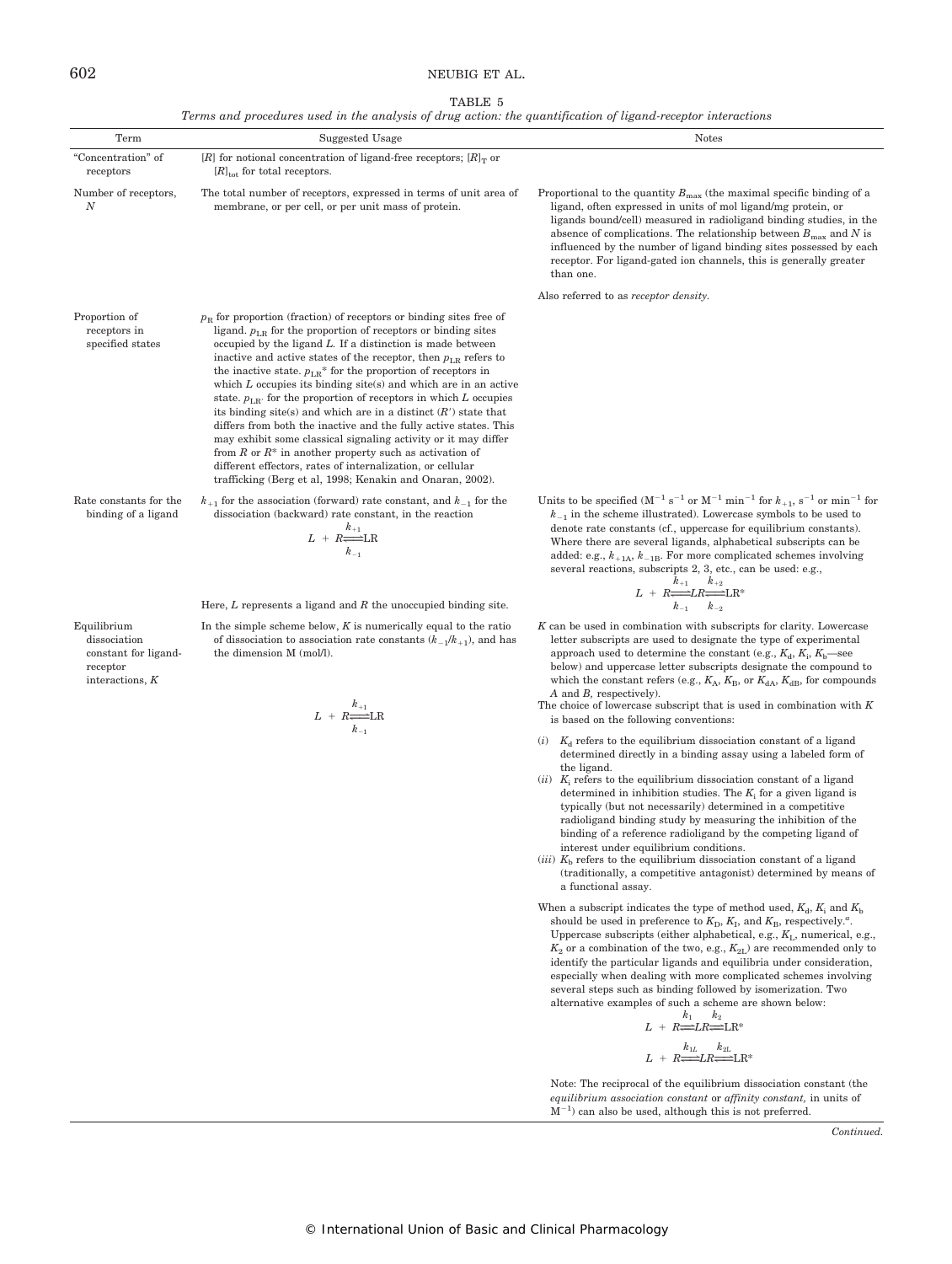## NC-IUPHAR: TERMS AND SYMBOLS IN QUANTITATIVE PHARMACOLOGY 603

TABLE 5—*Continued*

*Terms and procedures used in the analysis of drug action: the quantification of ligand-receptor interactions*

| Term                      | Suggested Usage                                                                                                                                                                                                                                                                                                       | <b>Notes</b>                                                                                                                                                                                                                                                                                                                                                                                                                                                                                                                                                                                                                                  |
|---------------------------|-----------------------------------------------------------------------------------------------------------------------------------------------------------------------------------------------------------------------------------------------------------------------------------------------------------------------|-----------------------------------------------------------------------------------------------------------------------------------------------------------------------------------------------------------------------------------------------------------------------------------------------------------------------------------------------------------------------------------------------------------------------------------------------------------------------------------------------------------------------------------------------------------------------------------------------------------------------------------------------|
| pK                        | The negative logarithm to base 10 of the equilibrium dissociation<br>constant, $K$ in molar concentration units. The term can be<br>used in combination with subscripts as described above for<br>equilibrium dissociation constants ( $pK_d$ , $pK_i$ , $pK_b$ , etc.).                                              | There are two major benefits to using the pK measures of<br>pharmacological potency rather than the equilibrium constant<br>$(K)$ itself. Since pharmacological potency often ranges over<br>many orders of magnitude (K values from $10^{-10}$ M to $>10^{-3}$ M),<br>it is easier to present and discuss these differences in a $pK$ form<br>(i.e., values generally range from about 10 to 3). More<br>importantly from a statistical point of view, concentration<br>parameters are generally distributed in a log normal manner<br>(Christopoulos, 1998) so standard deviations are symmetrical<br>for $pK$ values but not for K values. |
| Hill-Langmuir<br>equation | $p_{LR} = \frac{ L }{ L  + K}$ in which $p_{LR}$ is the fraction (proportion) of binding<br>sites occupied by a ligand $L$ at equilibrium. It is assumed that<br>the interaction between $L$ and the sites obeys the law of mass<br>action and can be described by the simple scheme<br>$L + R \rightleftharpoons LR$ | Described as the Langmuir absorption isotherm in physical<br>chemistry. More complicated expressions may hold, especially if<br>$L$ is an agonist (see Section IV, A.).                                                                                                                                                                                                                                                                                                                                                                                                                                                                       |
|                           | in which $K$ is the equilibrium dissociation constant.                                                                                                                                                                                                                                                                |                                                                                                                                                                                                                                                                                                                                                                                                                                                                                                                                                                                                                                               |

<sup>a</sup> The original usage of  $K_B$  by Gaddum represented the binding constant of ligand B to distinguish it from that of ligand A. More recent usage of  $K_B$  or  $pK_B$  usually refers to values derived from pharmacological block plots.).

| TABLE 6                                                            |  |  |  |  |  |
|--------------------------------------------------------------------|--|--|--|--|--|
| Terms and procedures used in the analysis of drug action: agonists |  |  |  |  |  |

| Term                                       | Suggested Usage                                                                                                                                                                                                                                                                                                                                                                                                                                                                                                                                                           | <b>Notes</b>                                                                                                                                                                                                                                                                                                                                                                                                                                                                                                                                                                                                                                                                                                                                                                                                                                                                                                                                                                                                                                                                                                                                                                                                                                                                                                                                                                                                                                                                                                                                                                                                                                                                                 |
|--------------------------------------------|---------------------------------------------------------------------------------------------------------------------------------------------------------------------------------------------------------------------------------------------------------------------------------------------------------------------------------------------------------------------------------------------------------------------------------------------------------------------------------------------------------------------------------------------------------------------------|----------------------------------------------------------------------------------------------------------------------------------------------------------------------------------------------------------------------------------------------------------------------------------------------------------------------------------------------------------------------------------------------------------------------------------------------------------------------------------------------------------------------------------------------------------------------------------------------------------------------------------------------------------------------------------------------------------------------------------------------------------------------------------------------------------------------------------------------------------------------------------------------------------------------------------------------------------------------------------------------------------------------------------------------------------------------------------------------------------------------------------------------------------------------------------------------------------------------------------------------------------------------------------------------------------------------------------------------------------------------------------------------------------------------------------------------------------------------------------------------------------------------------------------------------------------------------------------------------------------------------------------------------------------------------------------------|
| Desensitization,<br>fade,<br>tachyphylaxis | Overlapping terms that refer to a spontaneous decline in the<br>response to a continuous application of agonist, or to repeated<br>applications or doses. The following usages are suggested: fade,<br>the waning of a response in the continued presence of agonist;<br>tachyphylaxis, a decline in the response to repeated applications<br>or doses of agonist. No mechanism is implied by either term. It is<br>recommended that <i>desensitization</i> be used when the fade or<br>tachyphylaxis is considered to be a direct consequence of receptor<br>activation. |                                                                                                                                                                                                                                                                                                                                                                                                                                                                                                                                                                                                                                                                                                                                                                                                                                                                                                                                                                                                                                                                                                                                                                                                                                                                                                                                                                                                                                                                                                                                                                                                                                                                                              |
| Efficacy, e                                | The concept and numerical term introduced by Stephenson (1956) to<br>express the degree to which different agonists produce varying<br>responses, even when occupying the same proportion of receptors.<br>(See also <i>Maximal agonist effect</i> , Table 3).                                                                                                                                                                                                                                                                                                            | In Stephenson's formulation (1956), combination of an agonist with its<br>receptors is considered to result in a signal or "stimulus" S, which<br>is equated to the product of the efficacy of the agonist $A$ and the<br>proportion of receptors occupied: $S_A = e_A p_{AR}$                                                                                                                                                                                                                                                                                                                                                                                                                                                                                                                                                                                                                                                                                                                                                                                                                                                                                                                                                                                                                                                                                                                                                                                                                                                                                                                                                                                                               |
|                                            |                                                                                                                                                                                                                                                                                                                                                                                                                                                                                                                                                                           | When the response of a tissue is half-maximal, $S$ is assigned the value<br>unity. Hence, a partial agonist that when occupying all the<br>receptors produces a maximal response that is half that of a full<br>agonist (under the same experimental conditions), has an efficacy of<br>unity. Efficacy is both agonist- and tissue-dependent.                                                                                                                                                                                                                                                                                                                                                                                                                                                                                                                                                                                                                                                                                                                                                                                                                                                                                                                                                                                                                                                                                                                                                                                                                                                                                                                                               |
|                                            |                                                                                                                                                                                                                                                                                                                                                                                                                                                                                                                                                                           | The expression <i>intrinsic efficacy</i> , $\varepsilon$ , was introduced by Furchgott<br>(1966) to denote the notional efficacy associated with a single<br>receptor: $e = \varepsilon[R]_T$ in which $[R]_T$ indicates the total concentration<br>of receptors. This term is now also used in a wider sense (see<br>below). Black and Leff (1983) provided another description of<br>differences in the ability of agonists to produce a maximal effect.<br>They defined the term $\tau$ (tau) as $[R]_{\text{T}}/K_{\text{E}}$ in which $K_{\text{E}}$ is the<br>midpoint parameter of an explicit function relating receptor<br>occupancy to the response of a tissue. Recent advances in the<br>understanding of receptor function have identified the importance<br>of distinguishing between the <i>occupation</i> of a receptor by an agonist<br>and the <i>activation</i> of that receptor. This distinction was not<br>considered in the earlier work. More detailed models of receptor<br>action are therefore required, and these provide a better framework<br>for expressing, and explaining, differences in the ability of agonists<br>to activate receptors. The term <i>intrinsic efficacy</i> is now often used<br>when discussing the agonist, rather than the tissue-dependent<br>component of efficacy in such schemes [e.g., the isomerization model<br>of del Castillo and Katz (1957), also Colquhoun (1987); the ternary<br>model of DeLean et al. (1980), also Samama et al. (1993)]. However,<br>Stephenson's <i>efficacy</i> , and Black and Leff's $\tau$ , can still serve as<br>useful comparative measures of the activity of agonists on intact<br>tissues. |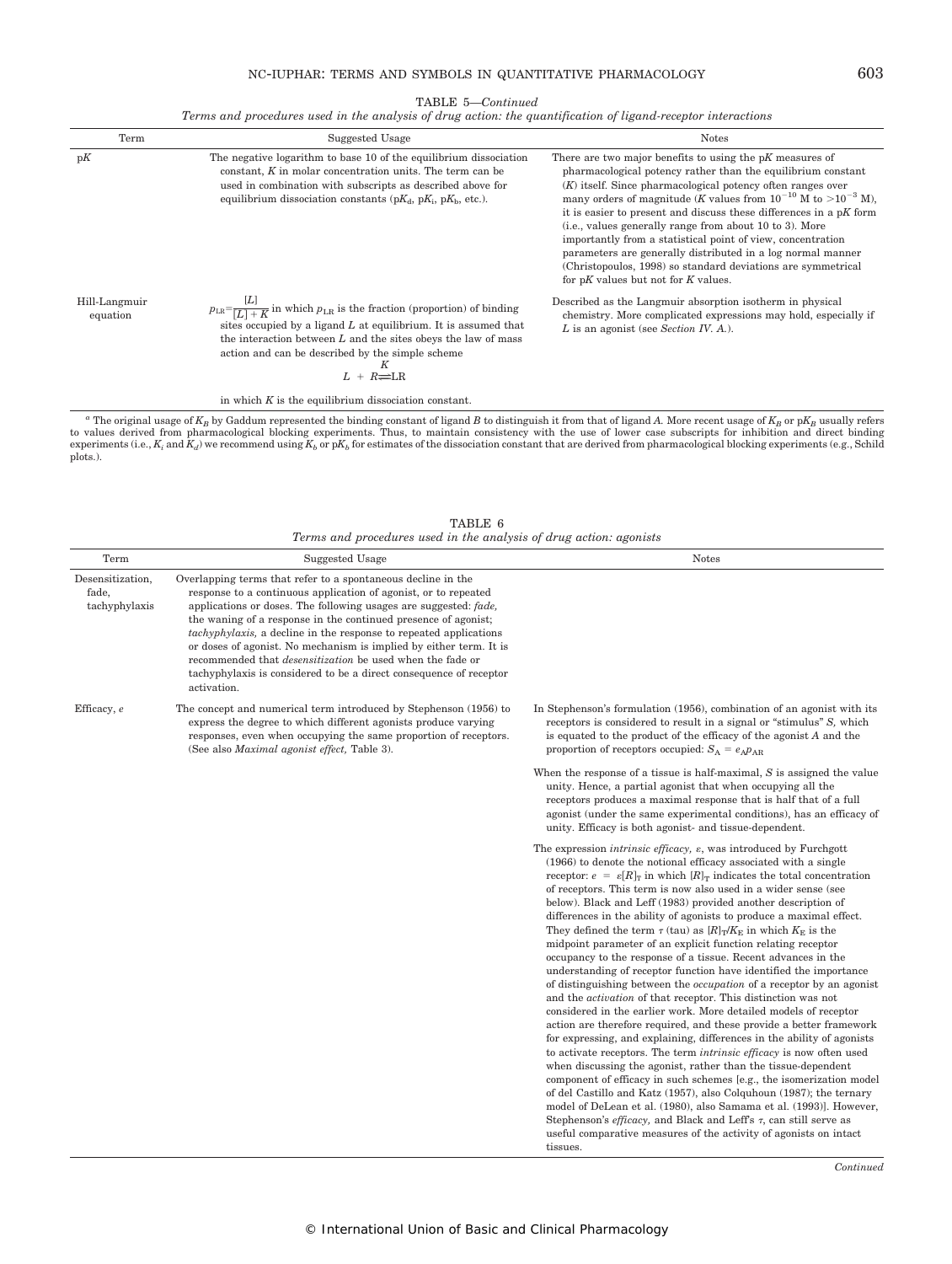#### TABLE 6—*Continued*

*Terms and procedures used in the analysis of drug action: agonists*

| Term               | Suggested Usage                                                                                                                                                                                                                                                                                                                                                                                                                                                                                                                                                                                                                                                                                                                             | <b>Notes</b>                                                                                                                                                                                                                                                                                                                                                                                                                                                                                                                                                                                                                                                                                             |
|--------------------|---------------------------------------------------------------------------------------------------------------------------------------------------------------------------------------------------------------------------------------------------------------------------------------------------------------------------------------------------------------------------------------------------------------------------------------------------------------------------------------------------------------------------------------------------------------------------------------------------------------------------------------------------------------------------------------------------------------------------------------------|----------------------------------------------------------------------------------------------------------------------------------------------------------------------------------------------------------------------------------------------------------------------------------------------------------------------------------------------------------------------------------------------------------------------------------------------------------------------------------------------------------------------------------------------------------------------------------------------------------------------------------------------------------------------------------------------------------|
| Full agonist       | When the receptor stimulus induced by an agonist reaches the<br>maximal response capability of the system (tissue), then it will<br>produce the system maximal response and be a full agonist in that<br>system. If the maximum tissue response is reached at less than<br>full receptor occupancy it results in a so-called a spare receptor<br>situation (see below). Several agonists may thus elicit the same<br>maximal response, albeit at different receptor occupancies. They<br>are all full agonists in that experimental system but have different<br>efficacies. This designation of full vs. partial agonist is system-<br>dependent, and a full agonist for one tissue or measurement may<br>be a partial agonist in another. |                                                                                                                                                                                                                                                                                                                                                                                                                                                                                                                                                                                                                                                                                                          |
| Inverse agonist    | A ligand that by binding to receptors reduces the fraction of them in<br>an active conformation (see also agonist, Table 1). This can occur if<br>some of the receptors are in the active form $(R^*)$ , in the absence of<br>a conventional agonist:                                                                                                                                                                                                                                                                                                                                                                                                                                                                                       | An inverse agonist may combine either with the same site as a<br>conventional agonist, or with a different site on the receptor<br>macromolecule (see Table 1).                                                                                                                                                                                                                                                                                                                                                                                                                                                                                                                                          |
|                    | $R \rightleftharpoons R^*$                                                                                                                                                                                                                                                                                                                                                                                                                                                                                                                                                                                                                                                                                                                  |                                                                                                                                                                                                                                                                                                                                                                                                                                                                                                                                                                                                                                                                                                          |
|                    | (inactive)<br>(active)                                                                                                                                                                                                                                                                                                                                                                                                                                                                                                                                                                                                                                                                                                                      |                                                                                                                                                                                                                                                                                                                                                                                                                                                                                                                                                                                                                                                                                                          |
|                    | If the ligand L, combines preferentially with inactive receptors, it<br>will reduce the fraction in the active state:                                                                                                                                                                                                                                                                                                                                                                                                                                                                                                                                                                                                                       |                                                                                                                                                                                                                                                                                                                                                                                                                                                                                                                                                                                                                                                                                                          |
|                    | $LR \rightleftharpoons L + R \rightleftharpoons R^*$                                                                                                                                                                                                                                                                                                                                                                                                                                                                                                                                                                                                                                                                                        |                                                                                                                                                                                                                                                                                                                                                                                                                                                                                                                                                                                                                                                                                                          |
|                    | (inactive)<br>(inactive)<br>(active)                                                                                                                                                                                                                                                                                                                                                                                                                                                                                                                                                                                                                                                                                                        |                                                                                                                                                                                                                                                                                                                                                                                                                                                                                                                                                                                                                                                                                                          |
| Intrinsic efficacy | See <i>Efficacy</i> (above in this table).                                                                                                                                                                                                                                                                                                                                                                                                                                                                                                                                                                                                                                                                                                  |                                                                                                                                                                                                                                                                                                                                                                                                                                                                                                                                                                                                                                                                                                          |
| Partial agonist    | An agonist that in a given tissue, under specified conditions, cannot<br>elicit as large an effect (even when applied at high concentration,<br>so that all the receptors should be occupied) as can another agonist<br>acting through the same receptors in the same tissue (see also Full<br>agonist and Efficacy, above in this table, and Maximal agonist<br><i>effect</i> , Table 3).                                                                                                                                                                                                                                                                                                                                                  | As noted for <i>Full agonist</i> above, the designation partial agonist is<br>system-dependent and a partial agonist in one experimental system<br>may be a full agonist in another (e.g., one in which there were more<br>receptors expressed).<br>Recent advances make it clear that the inability of a particular<br>agonist to produce a maximal response can have several<br>explanations. Perhaps the most important is that not enough of the<br>receptors occupied by the agonist convert to an active form, and the<br>term <i>partial agonist</i> is now sometimes applied to this situation<br>alone.                                                                                         |
|                    |                                                                                                                                                                                                                                                                                                                                                                                                                                                                                                                                                                                                                                                                                                                                             | The distinction between such usages can be illustrated by the action<br>of decamethonium at the neuromuscular junction. Decamethonium<br>cannot match the conductance increase caused by acetylcholine.<br>However, this is not because decamethonium is less able to cause<br>the receptors to isomerize to an active form: rather, the smaller<br>maximal response is largely a consequence of the greater tendency<br>of decamethonium to block the ion channel that is intrinsic to the<br>nicotinic receptor. Hence, decamethonium would not be regarded as<br>a partial agonist with respect to receptor conformational equilibria<br>defined above but would be in the broader sense of the term. |
| Spare receptors    | A pharmacological system has spare receptors if a full agonist can<br>cause a maximum response when occupying only a fraction of the<br>total receptor population. Thus not all of the receptors in the tissue<br>are required to achieve a maximal response with some high<br>efficacy agonists. This has been amply demonstrated<br>experimentally by Furchgott (1966) and others in that irreversible<br>chemical inactivation of some receptors results in a decrease in<br>agonist potency without a decreased maximal response. At<br>sufficiently high degrees of receptor inactivation, the maximum<br>response even to full agonists is finally reduced.                                                                           | The term <i>spare receptors</i> is widely misunderstood with some readers<br>thinking that the "spare" receptors are nonfunctional. The phrase<br><i>receptor reserve</i> means essentially the same thing and may help<br>avoid this confusion though it is less frequently used in the<br>literature. Although all receptors may not be needed for a maximal<br>response, all receptors contribute to the measured responses, thus<br>the potency of full agonists (and often the physiological agonists) is<br>enhanced by the presence of the <i>spare receptors</i><br>In analyzing pharmacological properties of ligands or interpreting                                                           |
|                    |                                                                                                                                                                                                                                                                                                                                                                                                                                                                                                                                                                                                                                                                                                                                             | results with receptor mutants in heterologous expression systems,<br>which often have very high levels of receptor expression, it is<br>essential to understand and account for the spare receptor<br>phenomenon. Many compounds that are partial agonists in normal<br>tissues are full agonists in expression systems due to the high<br>receptor number (see for example, Brink et al., 2000).                                                                                                                                                                                                                                                                                                        |

method is to fit agonist  $EC_{50}$  data, determined in the absence and presence of antagonist, to the following equation:

$$
pEC_{50} = -\log([B]^S + 10^{-pA_2S}) - \log c
$$

where  $pEC_{50}$  and  $pA_2$  are as defined previously in Tables 3 and 4, respectively, [B] denotes the antagonist concentration, *S* is a logistic slope factor analogous to the Schild slope and log *c* is a fitting constant (Motulsky and Christopoulos, 2003). This equation is based on a modification of the original Gaddum/Schild equations that results in more statistically reliable parameter estimates than those obtained using the original equations for nonlinear regression (Waud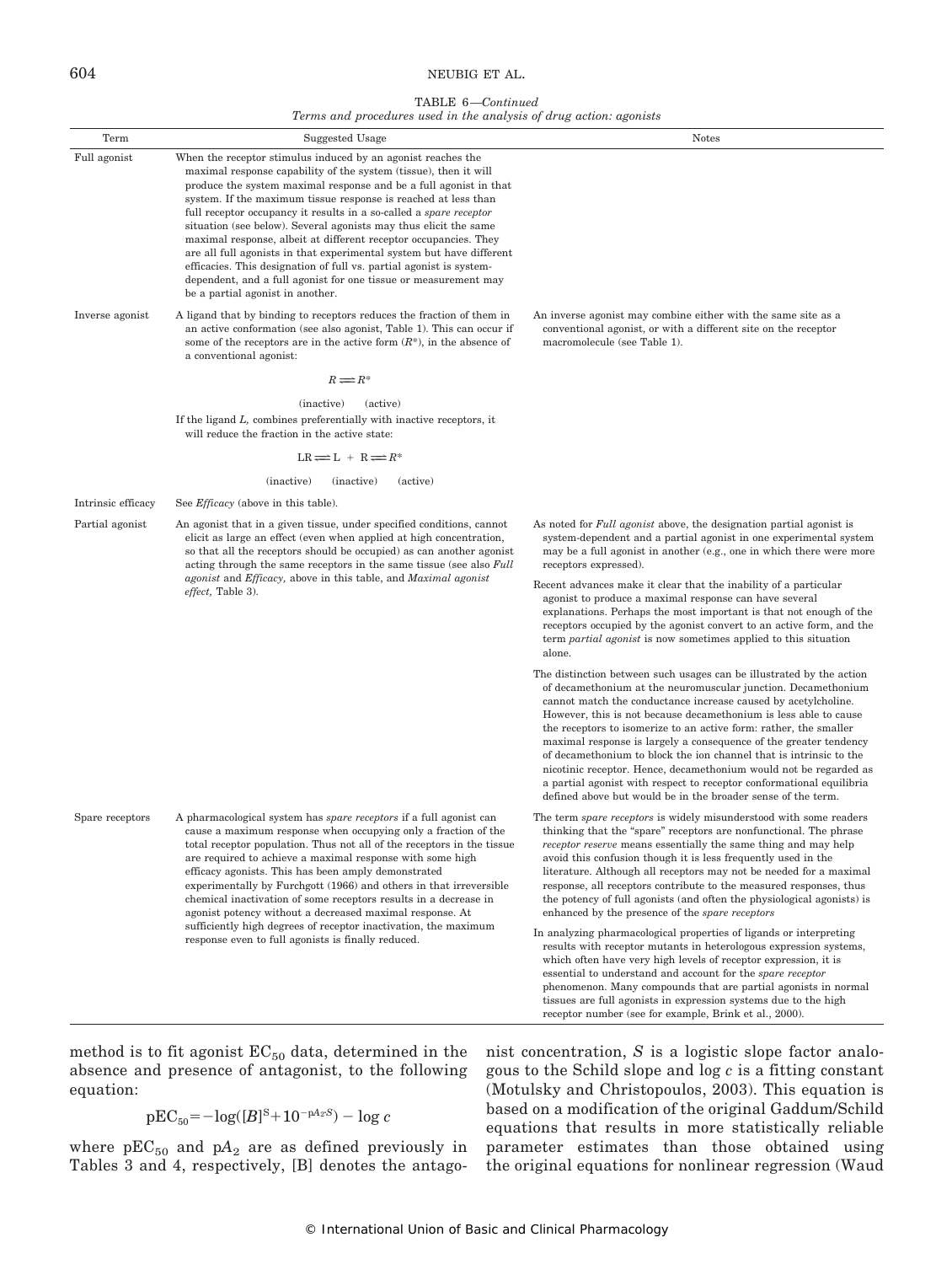# NC-IUPHAR: TERMS AND SYMBOLS IN QUANTITATIVE PHARMACOLOGY 605

#### TABLE 7

*Terms and procedures used in the analysis of drug action: antagonists*

| Term                         | <b>Suggested Usage</b>                                                                                                                                                                                                                                                                                                                                                                                                                                                                                                                                                                                                                                                                                                                                                                                                                                                                                                                                                                                                                                                                                                                                                                     | <b>Notes</b>                                                                                                                                                                                                                                                                                                                                                     |
|------------------------------|--------------------------------------------------------------------------------------------------------------------------------------------------------------------------------------------------------------------------------------------------------------------------------------------------------------------------------------------------------------------------------------------------------------------------------------------------------------------------------------------------------------------------------------------------------------------------------------------------------------------------------------------------------------------------------------------------------------------------------------------------------------------------------------------------------------------------------------------------------------------------------------------------------------------------------------------------------------------------------------------------------------------------------------------------------------------------------------------------------------------------------------------------------------------------------------------|------------------------------------------------------------------------------------------------------------------------------------------------------------------------------------------------------------------------------------------------------------------------------------------------------------------------------------------------------------------|
| Competitive<br>antagonism    | In competitive antagonism, the binding of agonist and<br>antagonist is mutually exclusive. This may be because the<br>agonist and antagonist compete for the same binding site<br>or combine with adjacent sites that overlap (syntopic<br>interaction). A third possibility is that different sites are<br>involved but that they influence the receptor<br>macromolecule in such a way that agonist and antagonist<br>molecules cannot be bound at the same time.<br>If the agonist and antagonist form only short-lasting<br>combinations with the receptor, so that equilibrium<br>between agonist, antagonist, and receptors is reached<br>during the presence of the agonist, the antagonism will be<br>surmountable over a wide range of concentrations<br>(reversible competitive antagonism). In contrast, some<br>antagonists, when in close enough proximity to their<br>binding site, may form a stable covalent bond with it<br>(irreversible competitive antagonism), and the antagonism<br>becomes <i>insurmountable</i> when no spare receptors remain.<br>More generally, the extent to which the action of a<br>competitive antagonist can be overcome by increasing the | In practice, it is difficult to distinguish syntopic orthosteric<br>antagonism from very strong allosteric antagonism (i.e.,<br>allosteric antagonism that is characterized by very high<br>negative cooperativity between the orthosteric site and the<br>allosteric site).                                                                                     |
|                              | concentration of agonist is determined by the relative<br>concentrations of the two agents, by the association and<br>dissociation rate constants for their binding, and by the<br>duration of the exposure to each.                                                                                                                                                                                                                                                                                                                                                                                                                                                                                                                                                                                                                                                                                                                                                                                                                                                                                                                                                                       |                                                                                                                                                                                                                                                                                                                                                                  |
| Noncompetitive<br>antagonism | Agonist and antagonist can be bound to the receptor<br>simultaneously; antagonist binding reduces or prevents<br>the action of the agonist with or without any effect on the<br>binding of the agonist.                                                                                                                                                                                                                                                                                                                                                                                                                                                                                                                                                                                                                                                                                                                                                                                                                                                                                                                                                                                    | Current usage should be limited to the action of blockers on the<br>same receptor as the agonist (such as channel block of the<br>nicotinic receptor). Prior use to describe the inhibition by<br>adrenoceptor antagonists of the response to tyramine would be<br>better termed <i>indirect antagonism</i> (Table 1).                                           |
| Insurmountable<br>antagonism | A descriptive term indicating that the maximum effect of the<br>agonist is reduced by either pretreatment or simultaneous<br>treatment with the antagonist. This can encompass<br>several distinct molecular mechanisms such as: $(a)$<br>irreversible competitive antagonism; $(b)$ noncompetitive<br>antagonism; and $(c)$ functional antagonism (see Table 1).<br>The converse phenomenon surmountable antagonism is<br>generally observed with reversible competitive antagonism<br>though it may also occur with chemical antagonism, with<br>irreversible antagonists in the case of spare receptors, or<br>with certain forms of allosteric antagonism.                                                                                                                                                                                                                                                                                                                                                                                                                                                                                                                             | In dissecting mechanisms of insurmountable antagonism, it is<br>often helpful to distinguish between the locus of the action<br>(competitive, noncompetitive, or indirect) and the kinetics of the<br>action (reversible and irreversible). This can usually be done<br>with appropriately designed time course or<br>preincubation/blocking experiments.        |
| Gaddum equation              | $p_{\text{AR}} = \frac{[A]}{[A] + K_A \left(1 + \frac{[B]}{K_R}\right)}$<br>The relationship (Gaddum, 1937, 1943) that replaces the<br>Hill-Langmuir equation (see Table 5) when two ligands, A<br>and B, are in equilibrium with a common binding site. $p_{AR}$<br>is the proportion of the binding sites occupied by A; $K_{\!A}$<br>and $K_B$ are the equilibrium dissociation constants of A and<br>B, respectively.                                                                                                                                                                                                                                                                                                                                                                                                                                                                                                                                                                                                                                                                                                                                                                  | Equating occupancies by an agonist first in the absence and then<br>in the presence of a reversible competitive antagonist leads to<br>the Schild equation (see below), and the terms Schild equation<br>and <i>Gaddum equation</i> have sometimes been regarded as<br>interchangeable.                                                                          |
| The Schild equation          | $r - 1 = \frac{[B]}{K_B}$<br>The relationship (Schild, 1949) that would be expected to<br>hold between the concentration ratio, $r$ , and the<br>concentration of a reversible competitive antagonist, $B$ . $K_R$<br>is the equilibrium dissociation constant for the<br>combination of $B$ with the receptor.                                                                                                                                                                                                                                                                                                                                                                                                                                                                                                                                                                                                                                                                                                                                                                                                                                                                            | See also Gaddum equation (item above), Schild plot (item below),<br>and (Section IV. B.).                                                                                                                                                                                                                                                                        |
| The Schild plot              | A graph of $log(r - 1)$ against $log$ antagonist concentration,<br>where $r$ is the concentration ratio (see Table 4). This<br>should yield a straight line of unit slope if the Schild<br>equation is obeyed (Arunlakshana and Schild, 1959).                                                                                                                                                                                                                                                                                                                                                                                                                                                                                                                                                                                                                                                                                                                                                                                                                                                                                                                                             | The linearity and slope provide information about the nature of<br>the antagonism. In practice, it is preferable to analyze agonist/<br>antagonist interaction data by direct curve fitting to the<br>Gaddum or Schild equations using computer-assisted nonlinear<br>regression, but the Schild plot remains a useful graphical aid<br>(see Section IV. $B$ .). |